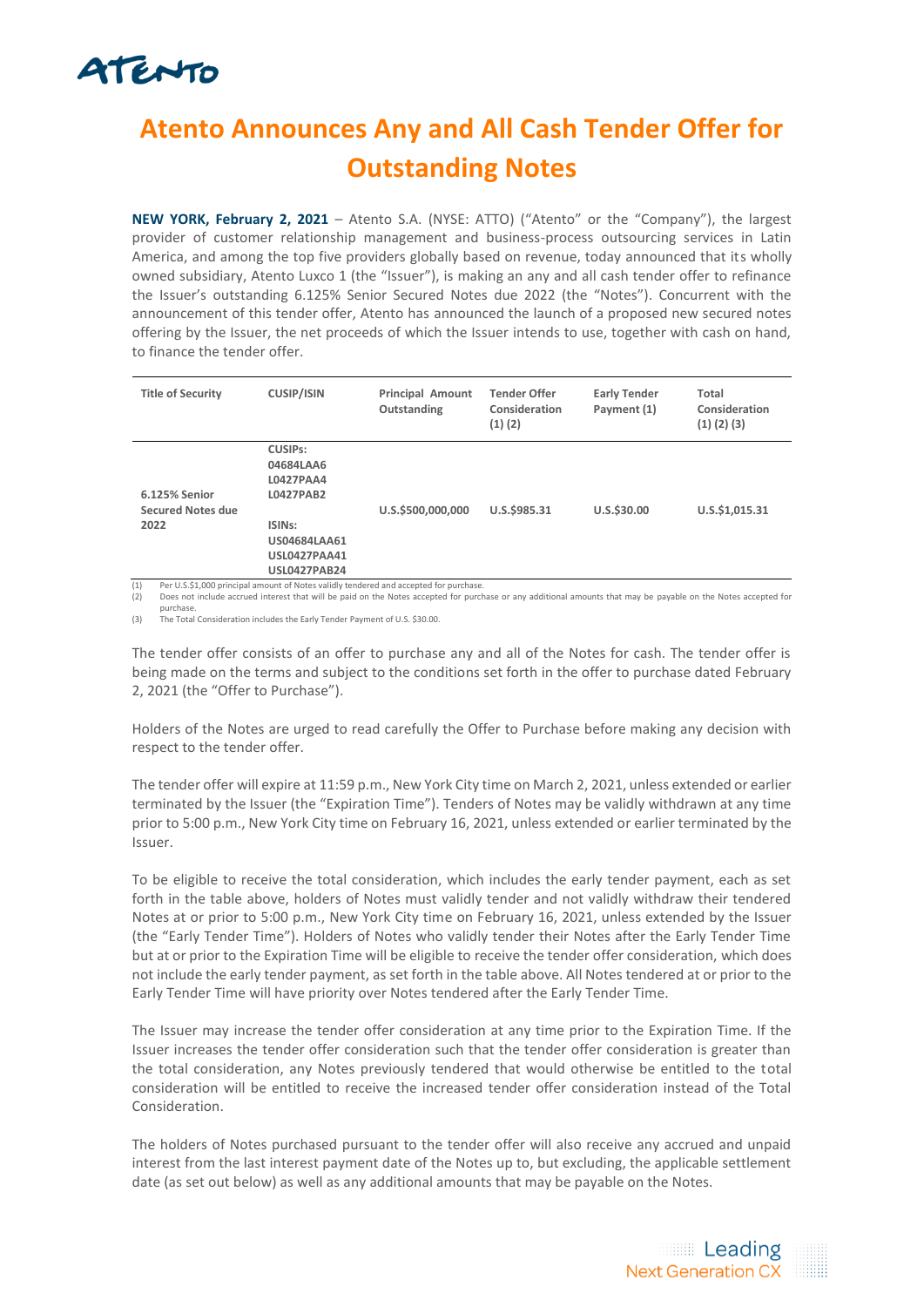## ATENTO

Payment for the Notes that are validly tendered (and are not validly withdrawn) prior to the Early Tender Time and that are accepted for purchase by the Issuer is expected to be made on February 17, 2021, unless extended. Payment for the Notes that are validly tendered after the Early Tender Time but at or prior to the Expiration Time and that are accepted for purchase by the Issuer is expected to be made on March 3, 2021, unless extended.

Notes will be accepted for purchase only in minimum denominations of \$2,000 and integral multiples of \$1,000 in excess thereof.

The Issuer's obligation to accept for purchase and pay for the Notes validly tendered in the tender offer is subject to the satisfaction or waiver of certain conditions described in the Offer to Purchase, including the Issuer generating net proceeds from a concurrent offering of senior secured notes in an aggregate amount sufficient to pay the total consideration, as set forth in the table above, with respect to all Notes that are the subject of the tender offer, including the payment of any premiums, accrued interest and costs, additional amounts payable and expenses incurred in connection therewith.

The Issuer may, in its sole discretion, (i) terminate the tender offer, (ii) waive any and all conditions to the tender offer, (iii) extend the tender offer period, or (iv) otherwise amend the tender offer in any respect, subject to applicable law.

### Information Relating to the Tender Offer

The Issuer has retained Banco BTG Pactual S.A.–Cayman Branch, Goldman Sachs & Co. LLC, Itau BBA USA Securities, Inc. and Morgan Stanley & Co. LLC to serve as dealer managers for the tender offer. Ipreo LLC has been retained to serve as the information agent and the tender agent for the tender offer.

Questions regarding the tender offer may be directed to: (i) Atento at the details in the table below, (ii) Banco BTG Pactual S.A.–Cayman Branch at +1 (212) 293-4600 (Collect), (iii) Goldman Sachs & Co. LLC at +1 (800) 828-3182 (U.S. toll free) or +1 (212) 357-1452 (Collect), (iv) Itau BBA USA Securities, Inc. at +1 (212) 710-6749 (Collect) and (v) Morgan Stanley & Co. LLC at +1 (800) 624-1808 (U.S. Toll Free) or +1 (212) 761-1057 (Collect). The Offer to Purchase may be obtained from Ipreo LLC by calling collect +1 (212) 849- 3880 (bankers and brokers) or toll free + 1 (888) 593-9546 (all others), or emailing [ipreo](mailto:ipreo-tenderoffer@ihsmarkit.com)[tenderoffer@ihsmarkit.com.](mailto:ipreo-tenderoffer@ihsmarkit.com)

*This press release is for informational purposes only and is not an offer to purchase or a solicitation of an offer to sell the Notes or any other securities. The Issuer is making the tender offer only by, and pursuant to, the terms of the Offer to Purchase. The tender offer is not being made in any jurisdiction in which the making or acceptance thereof would not be in compliance with the securities laws, blue sky laws or other laws of such jurisdiction. None of Atento, the Issuer, the dealer managers, and the information agent and the tender agent is making any recommendation as to whether holders should tender or refrain from tendering their Notes in response to the tender offer or how much they should tender. Each holder must make his, her or its own decision as to whether to tender or refrain from tendering Notes, and, if a holder determines to tender, as to how many Notes to tender.* 

### **About Atento**

Atento is the largest provider of customer relationship management and business process outsourcing ("CRM BPO") services in Latin America, and among the top five providers globally, based on revenue. Atento is also a leading provider of nearshoring CRM BPO services to companies that carry out their activities in the United States. Since 1999, the company has developed its business model in 13 countries where it employs approximately 137,000 people. Atento has over 400 clients to whom it offers a wide range of CRM BPO services through multiple channels. Atento's clients are mostly leading multinational corporations in sectors such as telecommunications, banking and financial services, health, retail and public administrations, among others. Atento's shares trade under the symbol ATTO on the New York Stock Exchange (NYSE). In 2019, Atento was named one of the World's 25 Best Multinational Workplaces and one of the Best Multinationals to Work for in Latin America by Great Place to Work®. Atento is also the world's first CRM company to be ISO 56002 certified in Innovation Management. For more information visit [www.atento.com](http://www.atento.com/)